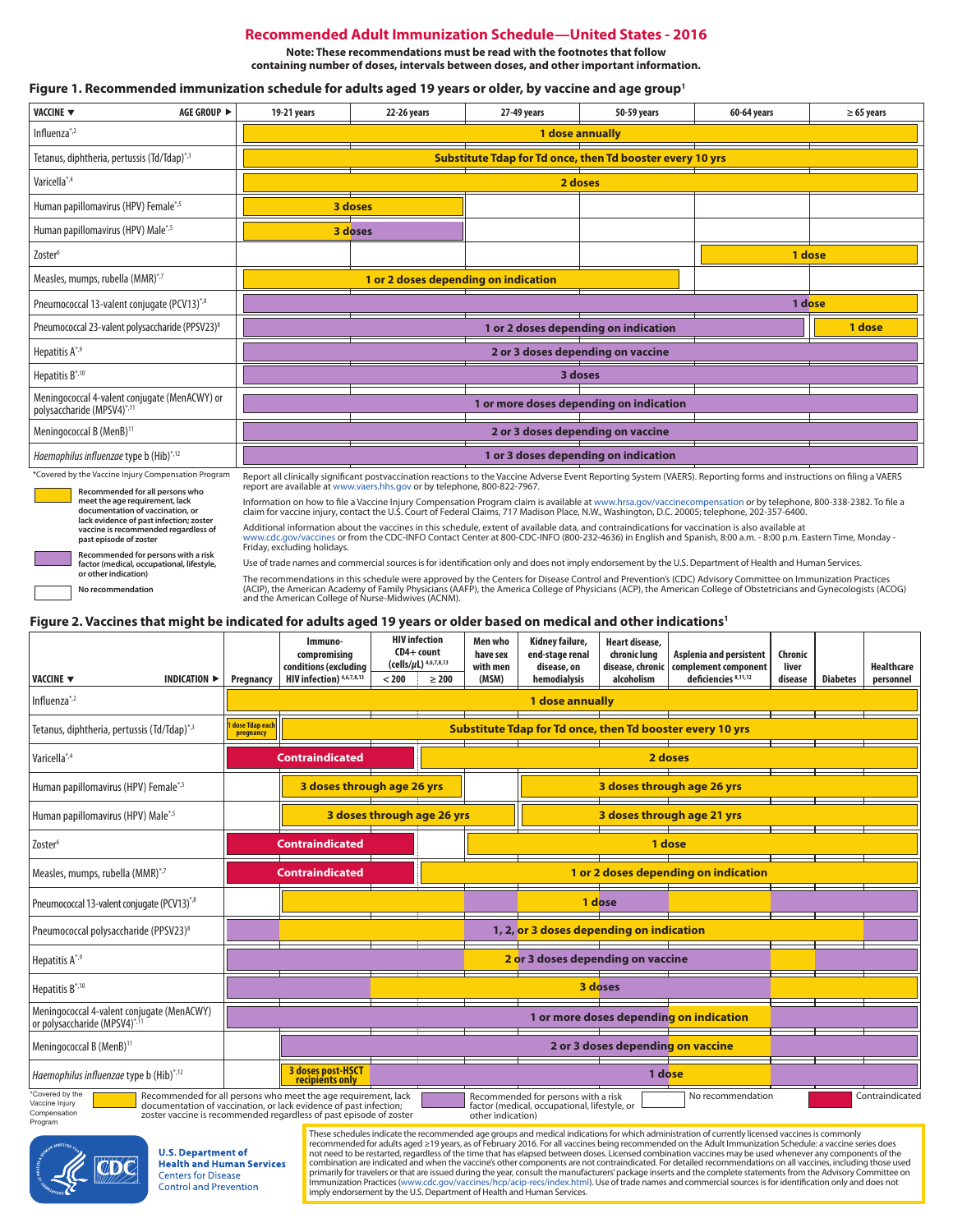## **Footnotes—Recommended Immunization Schedule for Adults Aged 19 Years or Older: United States, 2016**

- **1. Additional information**<br>• Additional guidance for the use of the vaccines described in this supplement is available at [www.cdc.gov/vaccines/hcp/acip-](www.cdc.gov/vaccines/hcp/acip-recs/index.html)recs/[index.html](www.cdc.gov/vaccines/hcp/acip-recs/index.html).
	- Information on vaccination recommendations when vaccination status is unknown and other general immunization information can be found in the General Recommendations on Immunization at [www.cdc.gov/mmwr/preview/mmwrhtml/rr6002a1.htm.](www.cdc.gov/mmwr/preview/mmwrhtml/rr6002a1.htm)
	- Information on travel vaccine requirements and recommendations (e.g., for hepatitis A and B, meningococcal, and other vaccines) is available at [wwwnc.cdc.gov/travel/destinations/list.](wwwnc.cdc.gov/travel/destinations/list)
	- Additional information and resources regarding vaccination of pregnant women can be found at [www.cdc.gov/vaccines/adults/rec-](www.cdc.gov/vaccines/adults/rec-vac/pregnant.html)vac/[pregnant.html.](www.cdc.gov/vaccines/adults/rec-vac/pregnant.html)

- **2. Influenza vaccination**<br>**•** Annual vaccination against influenza is recommended for all persons aged ≥6 months. A list of currently available influenza vaccines can be found at http:// www.cdc.gov/flu/protect/vaccine/vaccines.htm.
	- • Persons aged ≥6 months, including pregnant women, can receive the inactivated influenza vaccine (IIV). An age-appropriate IIV formulation should be used.
	- Intradermal IIV is an option for persons aged 18 through 64 years.
	- • High-dose IIV is an option for persons aged ≥65 years.
	- Live attenuated influenza vaccine (LAIV [FluMist]) is an option for healthy, nonpregnant persons aged 2 through 49 years.
	- • Recombinant influenza vaccine (RIV [Flublok]) is approved for persons aged ≥18 years.
	- RIV, which does not contain any egg protein, may be administered to persons aged ≥18 years with egg allergy of any severity; IIV may be used with additional safety measures for persons with hives-only allergy to eggs.
	- Health care personnel who care for severely immunocompromised persons who require care in a protected environment should receive IIV or RIV; health care personnel who receive LAIV should avoid providing care for severely

# immunosuppressed persons for 7 days after vaccination.<br>3. Tetanus, diphtheria, and acellular pertussis (Td/Tdap) vaccination

- **3. Tetanus, diphtheria, and acellular pertussis (Td/Tdap) vaccination** • Administer 1 dose of Tdap vaccine to pregnant women during each pregnancy (preferably during 27–36 weeks' gestation) regardless of interval since prior Td or Tdap vaccination.
- Persons aged ≥11 years who have not received Tdap vaccine or for whom vaccine status is unknown should receive a dose of Tdap followed by tetanus and diphtheria toxoids (Td) booster doses every 10 years thereafter. Tdap can be administered regardless of interval since the most recent tetanus or diphtheriatoxoid-containing vaccine.
- Adults with an unknown or incomplete history of completing a 3-dose primary vaccination series with Td-containing vaccines should begin or complete a primary vaccination series including a Tdap dose.
- For unvaccinated adults, administer the first 2 doses at least 4 weeks apart and the third dose 6–12 months after the second.
- For incompletely vaccinated (i.e., less than 3 doses) adults, administer remaining doses.
- Refer to the ACIP statement for recommendations for administering Td/Tdap as prophylaxis in wound management (see footnote 1).

- **4. Varicella vaccination**<br>**•** All adults without evidence of immunity to varicella (as defined below) should receive 2 doses of single-antigen varicella vaccine or a second dose if they have received only 1 dose.
	- Vaccination should be emphasized for those who have close contact with persons at high risk for severe disease (e.g., health care personnel and family contacts of persons with immunocompromising conditions) or are at high risk for exposure or transmission (e.g., teachers; child care employees; residents and staff members of institutional settings, including correctional institutions; college students; military personnel; adolescents and adults living in households with children; nonpregnant women of childbearing age; and international travelers).
	- Pregnant women should be assessed for evidence of varicella immunity. Women who do not have evidence of immunity should receive the first dose of varicella vaccine upon completion or termination of pregnancy and before discharge from the health care facility. The second dose should be administered 4–8 weeks after the first dose.
	- Evidence of immunity to varicella in adults includes any of the following: documentation of 2 doses of varicella vaccine at least 4 weeks apart;
	- U.S.-born before 1980, except health care personnel and pregnant women; — history of varicella based on diagnosis or verification of varicella disease by a health care provider;
	- history of herpes zoster based on diagnosis or verification of herpes zoster disease by a health care provider; or
- laboratory evidence of immunity or laboratory confirmation of disease.<br>5. Human papillomavirus (HPV) vaccination
	- Three HPV vaccines are licensed for use in females (bivalent HPV vaccine [2vHPV], quadrivalent HPV vaccine [4vHPV], and 9-valent HPV vaccine [9vHPV]) and two HPV vaccines are licensed for use in males (4vHPV and 9vHPV).
	- For females, 2vHPV, 4vHPV, or 9vHPV is recommended in a 3-dose series for routine vaccination at age 11 or 12 years and for those aged 13 through 26 years, if not previously vaccinated.
	- For males, 4vHPV or 9vHPV is recommended in a 3-dose series for routine vaccination at age 11 or 12 years and for those aged 13 through 21 years, if not previously vaccinated. Males aged 22 through 26 years may be vaccinated.
	- HPV vaccination is recommended for men who have sex with men through age 26 years who did not get any or all doses when they were younger.
	- Vaccination is recommended for immunocompromised persons (including those with HIV infection) through age 26 years who did not get any or all doses when they were younger.
	- A complete HPV vaccination series consists of 3 doses. The second dose should be administered 4–8 weeks (minimum interval of 4 weeks) after the first dose; the third dose should be administered 24 weeks after the first dose and 16 weeks after the second dose (minimum interval of 12 weeks).

• HPV vaccines are not recommended for use in pregnant women. However, pregnancy testing is not needed before vaccination. If a woman is found to be pregnant after initiating the vaccination series, no intervention is needed; the remainder of the 3-dose series should be delayed until completion or termination

# of pregnancy.<br>**6. Zoster vaccination**

- **A single dose of zoster vaccine is recommended for adults aged ≥60 years** regardless of whether they report a prior episode of herpes zoster. Although the vaccine is licensed by the U.S. Food and Drug Administration for use among and can be administered to persons aged ≥50 years, ACIP recommends that vaccination begin at age 60 years.
- Persons aged ≥60 years with chronic medical conditions may be vaccinated unless their condition constitutes a contraindication, such as pregnancy or severe immunodeficiency.

- **7. Measles, mumps, rubella (MMR) vaccination**<br>• Adults born before 1957 are generally considered immune to measles and mumps. All adults born in 1957 or later should have documentation of 1 or more doses of MMR vaccine unless they have a medical contraindication to the vaccine or laboratory evidence of immunity to each of the three diseases. Documentation of provider-diagnosed disease is not considered acceptable evidence of immunity for measles, mumps, or rubella.
	- *Measles component:*
	- A routine second dose of MMR vaccine, administered a minimum of 28 days after the first dose, is recommended for adults who:
		- are students in postsecondary educational institutions,
		- work in a health care facility, or
		- plan to travel internationally.
	- Persons who received inactivated (killed) measles vaccine or measles vaccine of unknown type during 1963–1967 should be revaccinated with 2 doses of MMR vaccine.

*Mumps component:*

- • A routine second dose of MMR vaccine, administered a minimum of 28 days after the first dose, is recommended for adults who:
	- are students in a postsecondary educational institution,
	- work in a health care facility, or
	- plan to travel internationally.
- Persons vaccinated before 1979 with either killed mumps vaccine or mumps vaccine of unknown type who are at high risk for mumps infection (e.g., persons who are working in a health care facility) should be considered for revaccination with 2 doses of MMR vaccine.

### *Rubella component:*

- For women of childbearing age, regardless of birth year, rubella immunity should be determined. If there is no evidence of immunity, women who are not pregnant should be vaccinated. Pregnant women who do not have evidence of immunity should receive MMR vaccine upon completion or termination of pregnancy and before discharge from the health care facility.
- *Health care personnel born before 1957:*
- For unvaccinated health care personnel born before 1957 who lack laboratory evidence of measles, mumps, and/or rubella immunity or laboratory confirmation of disease, health care facilities should consider vaccinating personnel with 2 doses of MMR vaccine at the appropriate interval for measles and mumps or 1 dose of MMR vaccine for rubella.

- **8. Pneumococcal vaccination**<br>**•** General information
	- Adults are recommended to receive 1 dose of 13-valent pneumococcal conjugate vaccine (PCV13) and 1, 2, or 3 doses (depending on indication) of 23-valent pneumococcal polysaccharide vaccine (PPSV23).
	- PCV13 should be administered at least 1 year after PPSV23.
	- PPSV23 should be administered at least 1 year after PCV13, except among adults with immunocompromising conditions, anatomical or functional asplenia, cerebrospinal fluid leak, or cochlear implant, for whom the interval should be at least 8 weeks; the interval between PPSV23 doses should be at least 5 years.
	- No additional dose of PPSV23 is indicated for adults vaccinated with PPSV23 at age ≥65 years.
	- When both PCV13 and PPSV23 are indicated, PCV13 should be administered first; PCV13 and PPSV23 should not be administered during the same visit.
	- When indicated, PCV13 and PPSV23 should be administered to adults whose pneumococcal vaccination history is incomplete or unknown.
	- • Adults aged ≥65 years (immunocompetent) who:
	- have not received PCV13 or PPSV23: administer PCV13 followed by PPSV23 at least 1 year after PCV13.
	- have not received PCV13 but have received a dose of PPSV23 at age ≥65 years: administer PCV13 at least 1 year after PPSV23.
	- have not received PCV13 but have received 1 or more doses of PPSV23 at age <65 years: administer PCV13 at least 1 year after the most recent dose of PPSV23. Administer a dose of PPSV23 at least 1 year after PCV13 and at least 5 years after the most recent dose of PPSV23.
	- have received PCV13 but not PPSV23 at age <65 years: administer PPSV23 at least 1 year after PCV13.
	- have received PCV13 and 1 or more doses of PPSV23 at age <65 years: administer PPSV23 at least 1 year after PCV13 and at least 5 years after the most recent dose of PPSV23.
	- • Adults aged ≥19 years with immunocompromising conditions or anatomical or functional asplenia (defined below) who:
	- have not received PCV13 or PPSV23: administer PCV13 followed by PPSV23 at least 8 weeks after PCV13. Administer a second dose of PPSV23 at least 5 years after the first dose of PPSV23.
	- have not received PCV13 but have received 1 dose of PPSV23: administer PCV13 at least 1 year after the PPSV23. Administer a second dose of PPSV23 at least 8 weeks after PCV13 and at least 5 years after the first dose of PPSV23.